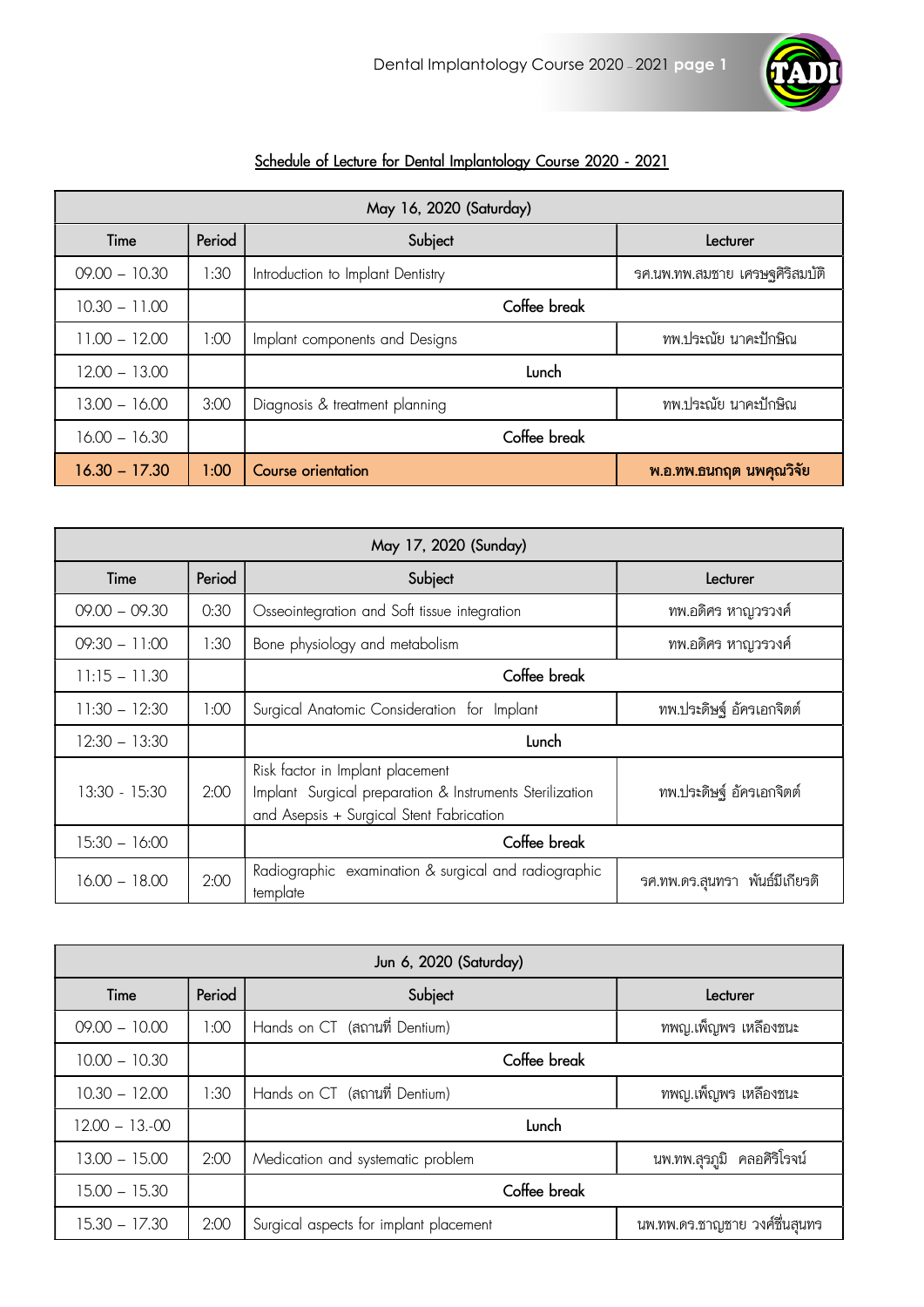| $\sim$<br>$\sim$<br>$\sim$<br>.30<br>u<br>$\cdot$<br>-<br>$\sim$<br>$\lambda$ | surgery<br>heck.<br>tırs<br>tor<br>∙lıst<br>155<br>. . K = '<br>ີ | ے م<br>د<br>ทท<br>ิ™ทกษ<br>ิกคฯ<br>'וֹמּ∏ דׁ |
|-------------------------------------------------------------------------------|-------------------------------------------------------------------|----------------------------------------------|

| Jun 7, 2020 (Sunday) |        |                                              |                         |
|----------------------|--------|----------------------------------------------|-------------------------|
| Time                 | Period | Subject                                      | Lecturer                |
| $09.00 - 10.00$      | 1:00   | Flap design                                  | ทพ.วรุถ มุตตารักษ์      |
| $10.00 - 11.00$      | 1:00   | Suture (materials & techniques)              | ทพ.วรุถ มุตตารักษ์      |
| $11.00 - 11.30$      |        | Coffee break                                 |                         |
| $11.30 - 12.30$      | 1:00   | Hand on (Suture /ขาหมู)                      | ทพ.วรุถ มุตตารักษ์      |
| $12.30 - 13.30$      |        | Lunch                                        |                         |
| $13.30 - 15.30$      | 2:00   | Soft tissue management + Socket preservation | พ.อ.ทพ.ธนกฤต นพคุณวิจัย |
| $15.30 - 17.30$      | 2:00   | Hands on soft tissue graft (Pig Jaws)        | พ.อ.ทพ.ธนกฤต นพคุณวิจัย |

| Jun 27, 2020 (Saturday) |        |                     |                    |
|-------------------------|--------|---------------------|--------------------|
| Time                    | Period | Subject             | Lecturer           |
| $09.00 - 10.00$         | 1:00   | Lecture by company  | Dental Vison (SIC) |
| $10.00 - 10.30$         | 0.30   | Coffee break        |                    |
| $10.30 - 12.30$         | 2:00   | Hands on by company | Dental Vison (SIC) |
| $12.30 - 13.30$         | 1:00   | Lunch               |                    |
| $13.30 - 14.30$         | 1:00   | Lecture by company  | Pw+ (Perfekt)      |
| $14.30 - 15.00$         | 0:30   | Coffee break        |                    |
| $15.00 - 17.00$         | 2:00   | Hands on by company | Pw+ (Perfekt)      |

| Jun 28, 2020 (Sunday) |        |                     |                                    |
|-----------------------|--------|---------------------|------------------------------------|
| Time                  | Period | Subject             | Lecturer                           |
| $09.00 - 10.00$       | 1:00   | Lecture by company  | Prominece (Bego)                   |
| $10.00 - 10.30$       | 0.30   | Coffee break        |                                    |
| $10.30 - 12.30$       | 2:00   | Hands on by company | Prominece (Bego)                   |
| $12.30 - 13.30$       | 1:00   | Lunch               |                                    |
| $13.30 - 14.30$       | 1:00   | Lecture by company  | Udom Medical Equipment<br>(Zimmer) |
| $14.30 - 15.00$       | 0:30   | Coffee break        |                                    |
| $15.00 - 17.00$       | 2:00   | Hands on by company | Udom Medical Equipment<br>(Zimmer) |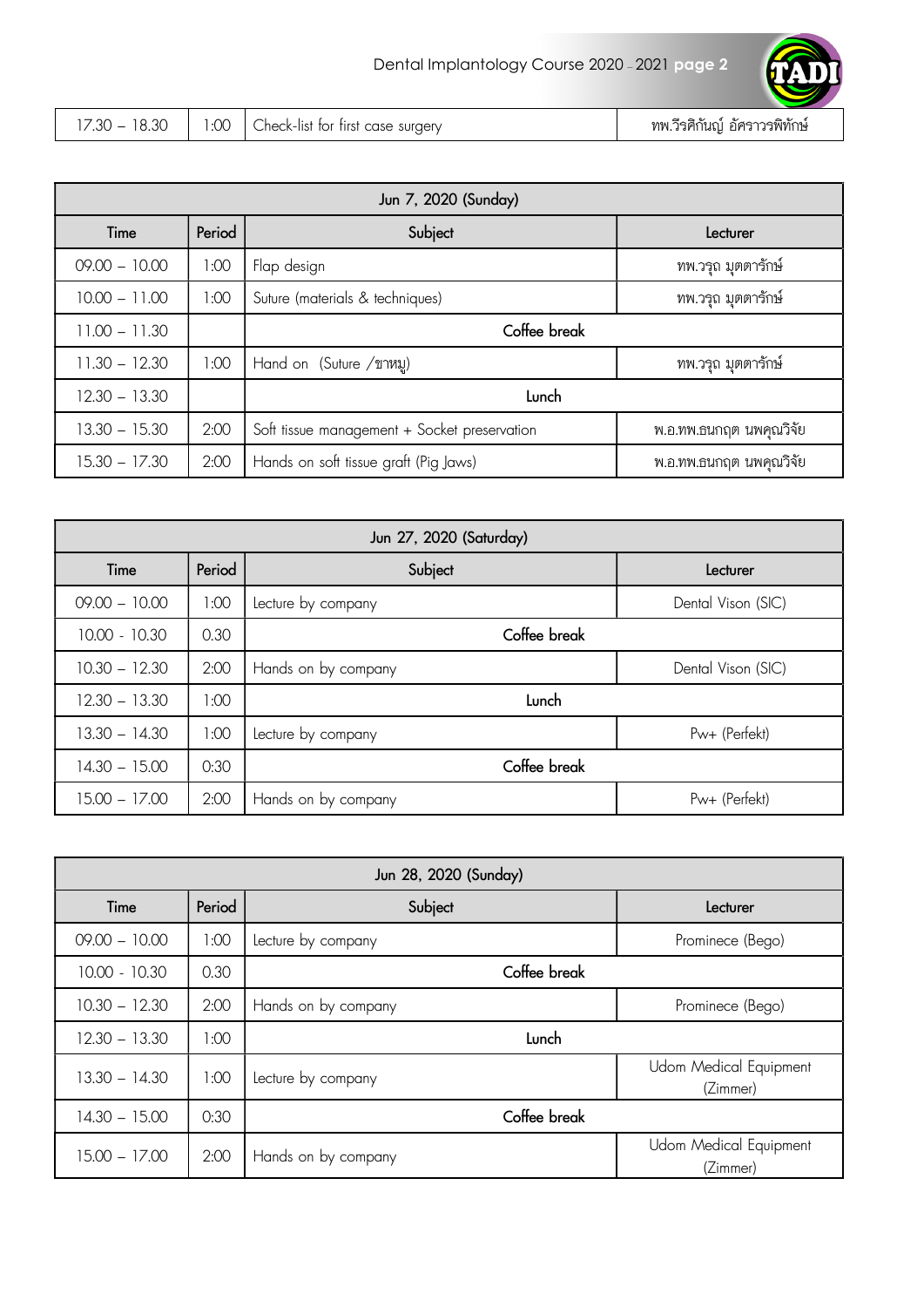

| Jul 18, 2020 (Saturday) |        |                                     |                                      |
|-------------------------|--------|-------------------------------------|--------------------------------------|
| Time                    | Period | Subject                             | Lecturer                             |
| $09.00 - 10.30$         | 1:30   | Initial cases presentation (part 1) | A1 และ A2                            |
| $10.30 - 11.00$         | 0.30   | Coffee break                        |                                      |
| $11.00 - 12.30$         | 1:30   | Initial cases presentation (part 2) | A3 และ A4                            |
| $12.30 - 13.30$         | 00:1   | Lunch                               |                                      |
| 13.30 - 15.00           | 1:30   | Initial cases presentation (part 3) | <b>B1 และ B2</b>                     |
| $15.00 - 15.45$         | 0.45   | Initial cases presentation (part 4) | B <sub>3</sub>                       |
| 16.30 เป็นต้นไป         |        | Treatment planning for each patient | All Instructor                       |
|                         |        | Dinner                              | $Instructor + \mathbf{u} \mathbf{u}$ |

|                 | Jul 19, 2020 (Sunday)                                           |
|-----------------|-----------------------------------------------------------------|
| $09.00 - 17.00$ | 1 <sup>st</sup> Clinical practice surgical part in all stations |

| Aug 15, 2020 (Saturday) |        |                                               |                                |
|-------------------------|--------|-----------------------------------------------|--------------------------------|
| Time                    | Period | Subject                                       | Lecturer                       |
| $09.00 - 12.00$         | 3:00   | Surgical Implant Complications and Management | นพ.ทพ.ดร.บวร คลองน้อย          |
| $12.00 - 13.00$         |        | Lunch                                         |                                |
| $13.00 - 15.00$         | 2:00   | Grafting materials and Ridge augmentation     | รศ.นพ.ทพ.สมชาย เศรษฐศิริสมบัติ |
| 15:00 - 15:30           |        | Coffee break                                  |                                |
| $15:30 - 17:30$         | 2:00   | Introduction to Sinus elevation               | ทพ.วิเวก มานตาลา               |

|                 | Aug 16, 2020 (Sunday)                                 |
|-----------------|-------------------------------------------------------|
| $09.00 - 17.00$ | $2nd$ Clinical practice surgical part in all stations |

| Sep 19, 2020 (Saturday) |        |                                            |                           |
|-------------------------|--------|--------------------------------------------|---------------------------|
| Time                    | Period | Subject                                    | Lecturer                  |
| $09.00 - 10.30$         | 1:30   | Guide Bone Regeneration (Lecture)          | ศ.ทพญ.ปริศนา ปริพัฒนานนท์ |
| $10.30 - 11.00$         |        | Coffee break                               |                           |
| $11.00 - 12.30$         | 1:30   | Guide Bone Regeneration (Lecture)          | ศ.ทพญ.ปริศนา ปริพัฒนานนท์ |
| $12.30 - 13.30$         |        | Lunch                                      |                           |
| $13.30 - 15.30$         | 2:00   | Guide Bone Regeneration Hands on (Pig jaw) | ศ.ทพญ.ปริศนา ปริพัฒนานนท์ |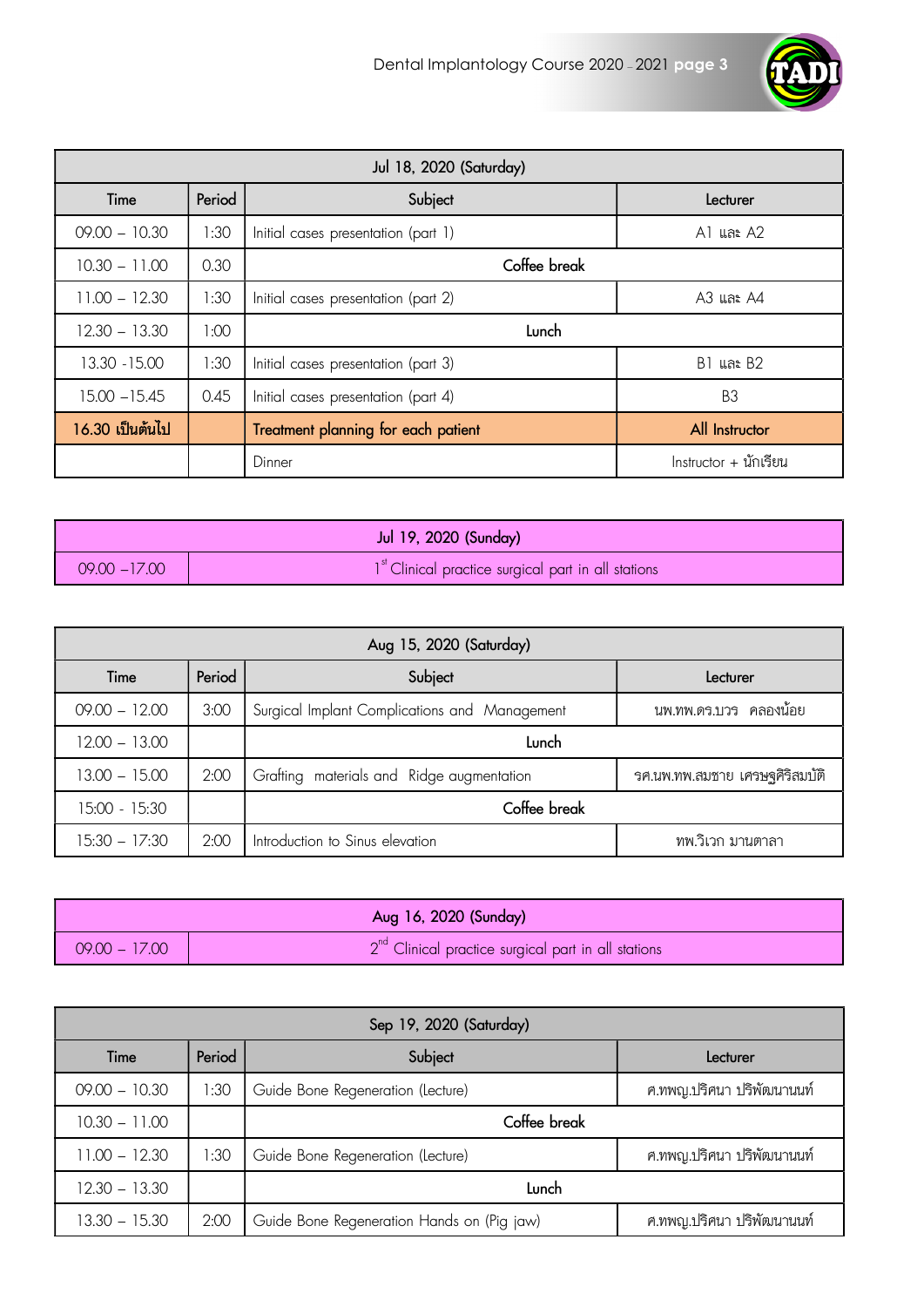TAD

| 15.30 – 16.00 | Coffee break                            |                           |
|---------------|-----------------------------------------|---------------------------|
| 16.00 - 18.00 | 2:00   Guide Bone Regeneration Hands on | ศ.ทพญ.ปริศนา ปริพัฒนานนท์ |

|                 | Sep 20, 2020 (Sunday)                                                    |
|-----------------|--------------------------------------------------------------------------|
| $09:00 - 17:00$ | $\sqrt{3}$ <sup>rd</sup> Clinical practice surgical part in all stations |

| Oct 17, 2020 (Saturday) |        |                                                                |                         |  |
|-------------------------|--------|----------------------------------------------------------------|-------------------------|--|
| Time                    | Period | Subject                                                        | Lecturer                |  |
| $09.00 - 11.00$         | 2:00   | Implant maintainance periimplant compication and<br>management | ทพญ.จันทรกร แจ่มไพบูลย์ |  |
| $11.00 - 11.30$         |        | Coffee break                                                   |                         |  |
| $11.30 - 13.00$         | 1:30   | Comprehensive concept For implant in esthetic zone             | ทพ.ทัชชกร กลติยะรัตนะ   |  |
| $13.00 - 14.00$         |        | Lunch                                                          |                         |  |
| 14.00 - 16.00           | 2:00   | Anterior implant esthetics                                     | ผศ.ทพ.นฤทธิ์ ลีพงษ์.    |  |

|                 | Oct 18, 2020 (Sunday)                                 |
|-----------------|-------------------------------------------------------|
| $09.00 - 17.00$ | $4th$ Clinical practice surgical part in all stations |

| Nov 14, 2020 (Saturday) |        |                               |                          |
|-------------------------|--------|-------------------------------|--------------------------|
| Time                    | Period | Subject                       | Lecturer                 |
| $09.00 - 11.00$         | 2:00   | Implant Prosthetic procedures | ทพ.รัชภาส พานิชอัตรา     |
| $11.00 - 11.15$         |        | Coffee break                  |                          |
| $11.15 - 13.15$         | 2:00   | Abutments selections          | ทพ.รัชภาส พานิชอัตรา     |
| $12.30 - 13.00$         |        | Lunch                         |                          |
| $13.00 - 15.00$         | 2:00   | Hand on prosth                | Dental Vision + PW+      |
| $15.00 - 17.00$         | 2:00   | Hand on prosth                | Udom Medical + Prominece |

| Nov 15, 2020 (Sunday) |        |                                       |                           |  |
|-----------------------|--------|---------------------------------------|---------------------------|--|
| Time                  | Period | Subject<br>Lecturer                   |                           |  |
| $09.00 - 10.00$       | 1:00   | <b>Examination Part 1 (20 points)</b> | ี พ.อ.ทพ.ธนกฤต นพคุณวิจัย |  |
| $09.30 - 12.00$       | 2:30   | current concept and prosthetic option | ผศ.ทพ.วรพงษ์ ปัญญายงค์    |  |
| $12.00 - 13.00$       |        | Lunch                                 |                           |  |
| $13.00 - 15.00$       | 2:00   | Occlusion for implant prosthesis      | ่ผศ.ทพ.วรพงษ์ ปัญญายงค์   |  |
| $15.00 - 15.30$       |        | Coffee break                          |                           |  |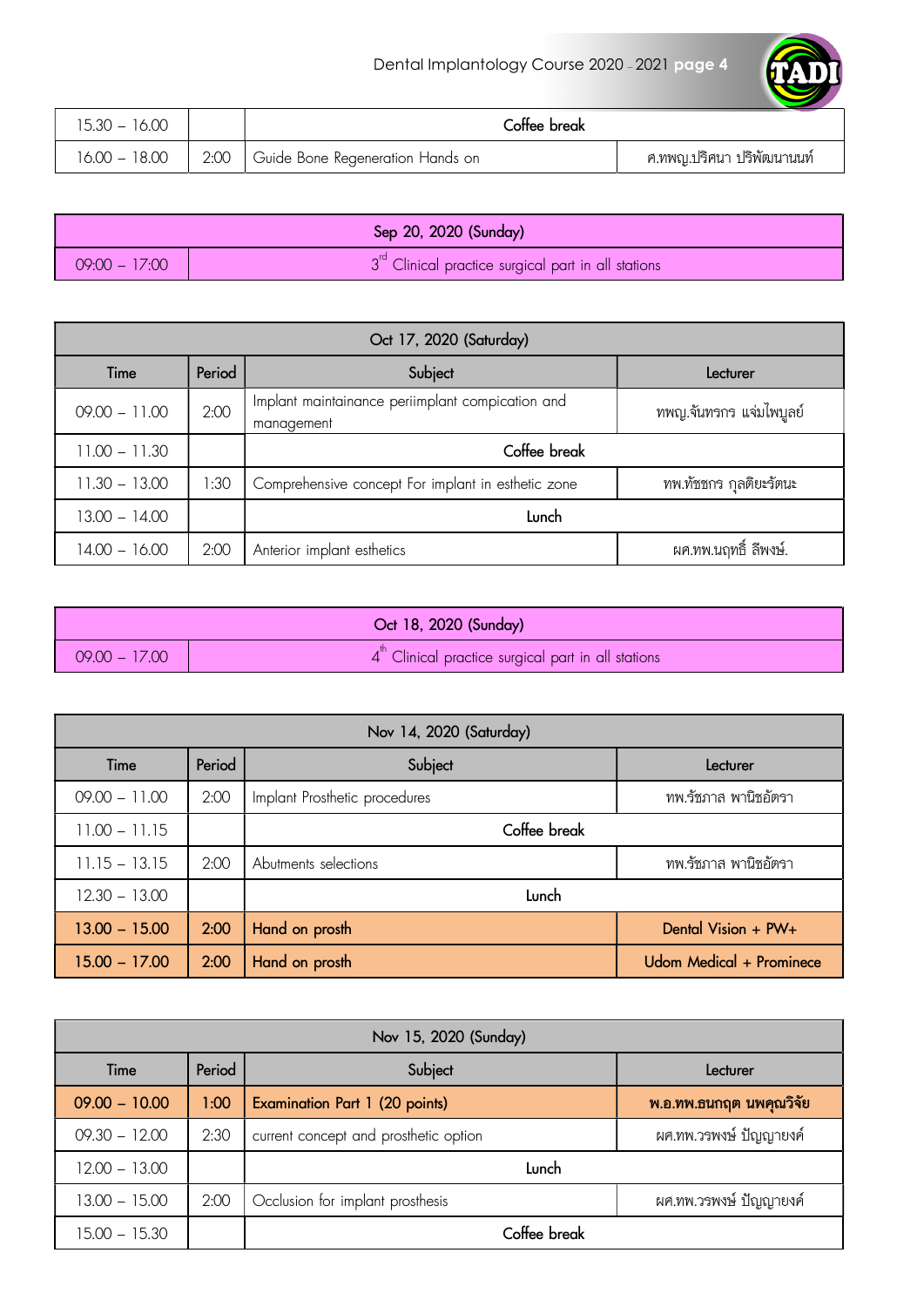| 7.3C | $\cap$ | Complications and Management | ิ ⊌ท.ทพ.วรพงษ์ |
|------|--------|------------------------------|----------------|
| 5.30 |        | prosthesis Implant C         | ปฌฌายงค        |

| Dec 19, 2020 (Saturday) |        |                                                       |                           |
|-------------------------|--------|-------------------------------------------------------|---------------------------|
| Time                    | Period | Subject                                               | Lecturer                  |
| $09.00 - 12.00$         | 3:00   | From Implant provisionalization Til Final Restoration | ทพญ.สุชาดา ก้องเกียรติกมล |
| $12.00 - 13.00$         |        | Lunch                                                 |                           |
| $13.00 - 15.00$         | 2:00   | Soft tissue complication / management                 | ผศ.ทพ.ขจร กังสดาลพิภพ     |
| $15.00 - 15.30$         |        | Coffee break                                          |                           |
| $15.30 - 17.00$         | 1:30   | <b>Implant Material</b>                               | 3M                        |

|                 | Dec 20, 2020 (Sunday)                                                         |
|-----------------|-------------------------------------------------------------------------------|
| $09.00 - 17.00$ | $\bigwedge$ 1 <sup>st</sup> Clinical practice prosthetic part in all stations |

| Jan 16, 2021 (Saturday) |        |                                        |                             |
|-------------------------|--------|----------------------------------------|-----------------------------|
| Time                    | Period | Subject                                | Lecturer                    |
| $09.00 - 11.30$         | 2:30   | Digital implant dentistry              | ทพ.พีรพัฒน์ กวีวงศ์ประเสริฐ |
| $11.30 - 12.30$         |        | Lunch                                  |                             |
|                         |        | Digital work Flow in implant dentistry | ทพ. วรวีร์ เหล่าวรวิทย์     |
| $12.30 - 14.30$         | 2:00   |                                        | ทพ. กานต์ เลาห์วีระพานิ     |
| $14.30 - 15.00$         |        | Coffee break                           |                             |
|                         |        |                                        | ทพ. วรวีร์ เหล่าวรวิทย์     |
| $15.00 - 17.00$         | 2:00   | Digital work Flow in implant dentistry | ทพ. กานต์ เลาห์วีระพานิ     |

| Jan 17, 2021 (Sunday) |                                                         |  |  |
|-----------------------|---------------------------------------------------------|--|--|
| $09.00 - 17.00$       | $2nd$ Clinical practice prosthetic part in all stations |  |  |

| Jan 30, 2021 (Saturday) |        |                  |                                 |
|-------------------------|--------|------------------|---------------------------------|
| Time                    | Period | Subject          | Lecturer                        |
| $09.00 - 11.00$         | 2:00   | Piezo surgery    | ผศ.ทพ. อาทิพันธุ์ พิมพ์ขาวขำ    |
| $11.00 - 13.00$         | 2:00   | Hands - on Piezo | ผศ.ทพ. อาทิพันธ์ พิมพ์ขาวขำ     |
| $13.00 - 14.00$         |        | Lunch            |                                 |
| $14.00 - 16.00$         |        |                  | พ.อ.ทพ.ธนกฤต นพคุณวิจัย         |
|                         | 2:00   | Summary Lecture  | ร.ท.หญิง.ทพญ.ฉัตรฤทัย กาญจนโสภณ |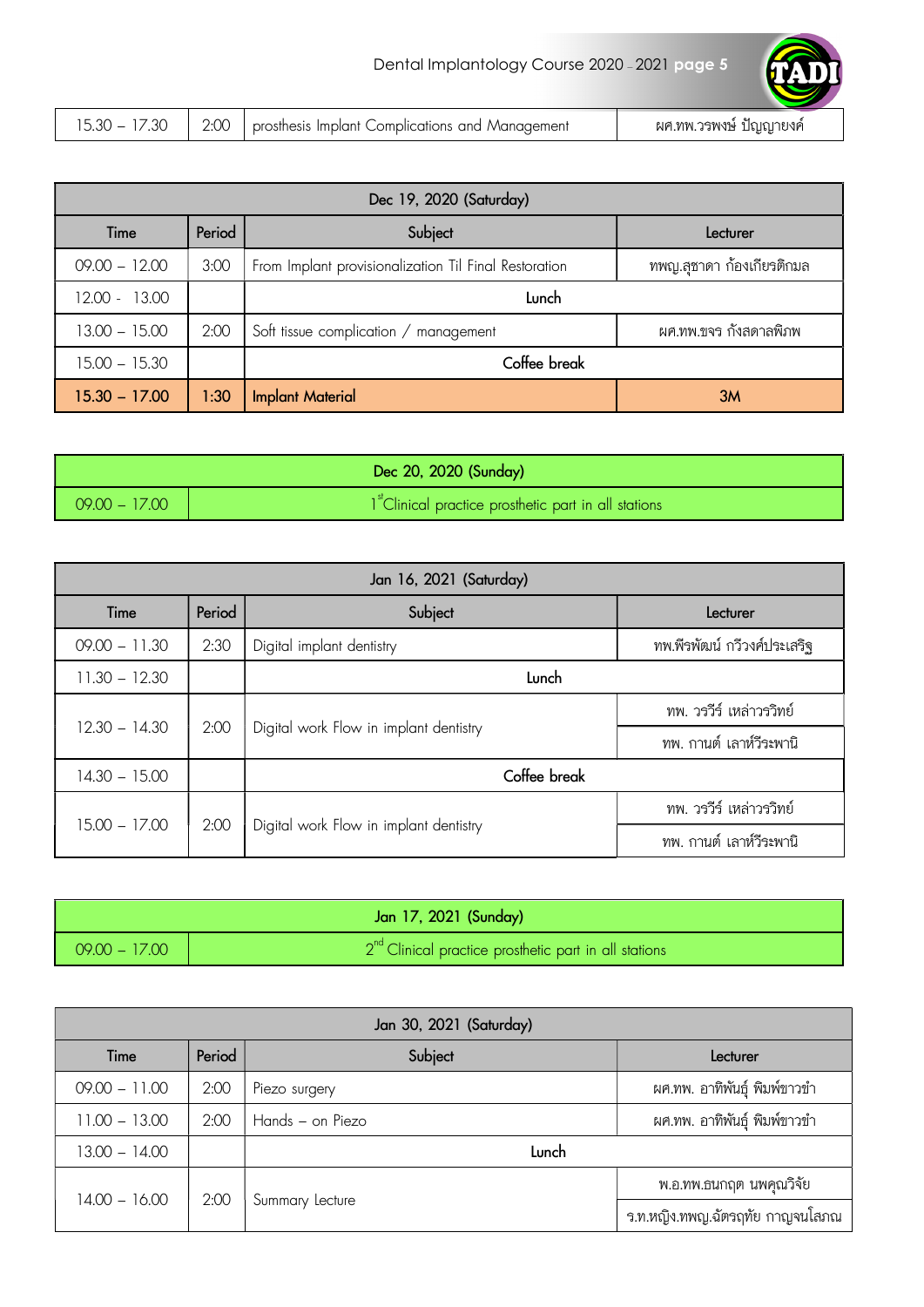

| 16.00 – 16.30   | Coffee break                         |                         |
|-----------------|--------------------------------------|-------------------------|
| $16.30 - 17.15$ | 0:45   Final Examination (20 points) | พ.อ.ทพ.ธนกฤต นพคุณวิจัย |

| Jan 31, 2021 (Sunday) |                                                                          |
|-----------------------|--------------------------------------------------------------------------|
| $09.00 - 17.00$       | $\sqrt{3}^{\text{rd}}$ Clinical practice prosthetic part in all stations |

| Feb 13, 2021 (Saturday) |                    |              |                    |
|-------------------------|--------------------|--------------|--------------------|
| Time                    | Period             | Subject      | Lecturer           |
| $09.00 - 10.00$         | 0:45               | 1. Group 1   |                    |
|                         | 0:15               | ถาม-ตอบ      | คณะกรรมการหลักสูตร |
| $10.00 - 11.00$         | 0:45               | 2. Group 2   |                    |
|                         | 0:15               | ถาม-ตอบ      | คณะกรรมการหลักสูตร |
| $11.00 - 12.00$         | 1:00               | Lunch        |                    |
|                         | 0:45               | 3. Group 3   |                    |
| $12.00 - 13.00$         | 0:15               | ถาม-ตอบ      | คณะกรรมการหลักสูตร |
|                         | 0:45               | 4. Group 4   |                    |
| $13.00 - 14.00$         | 0:15               | ถาม-ตอบ      | คณะกรรมการหลักสูตร |
| $14.00 - 14.30$         | 0:30               | Coffee break |                    |
|                         | 0:45               | 5. Group 5   |                    |
| $14.30 - 15.30$         | 0:15               | ถาม-ตอบ      | คณะกรรมการหลักสูตร |
| $15.30 - 16.30$         | 0:45               | 6. Group 6   |                    |
|                         | 0:15               | ถาม-ตอบ      | คณะกรรมการหลักสูตร |
| $16.30 - 17.30$         | 0:45               | 7. Group 7   |                    |
|                         | 0:15               | ถาม-ตอบ      | คณะกรรมการหลักสูตร |
| 18.00 u.                | รับประทานอาหารเย็น |              |                    |

|                 | Feb 14, 2021 (Sunday)                                              |
|-----------------|--------------------------------------------------------------------|
| $09.00 - 17.00$ | $4th$ Clinical practice prosthetic part in all stations $\sqrt{2}$ |

| Feb 28, 2021 (Sunday) |                                                                                     |
|-----------------------|-------------------------------------------------------------------------------------|
| $09.00 - 17.00$       | $\sqrt{5}^{\text{th}}$ Clinical practice prosthetic part in all stations $\sqrt{2}$ |

Mar 20, 2021 (Sunday)